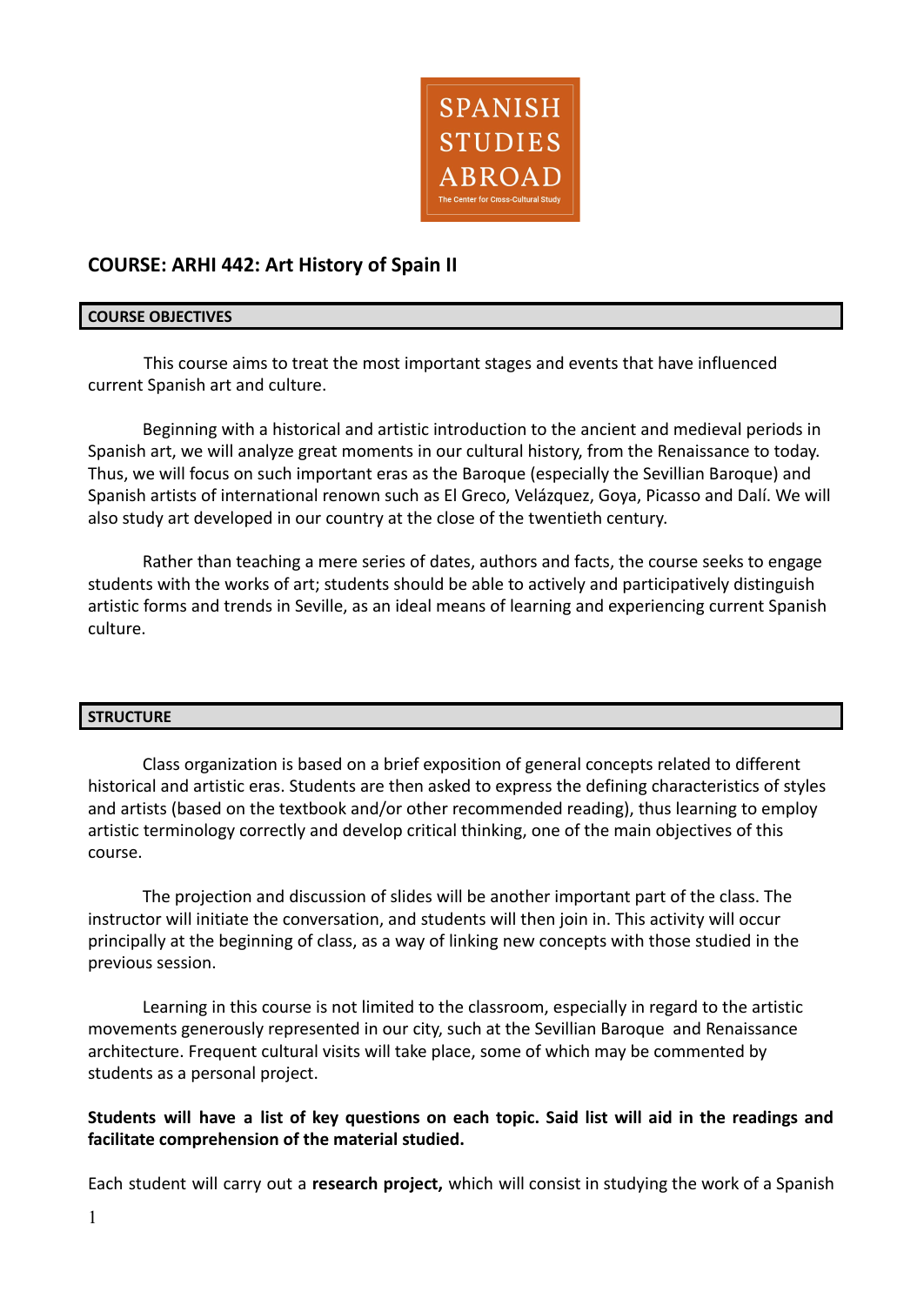artist, with the option of choosing any architect, sculptor or painter from the sixteenth to the twentieth century. The paper must be 10 to 12 double-spaced pages long, in Word format, using Arial 12 font, and following the rules of the Writing Program. The deadline for handing in the paper will be indicated in the specific course documents.

### **BIBLIOGRAPHY**

ANGULO IÑIGUEZ, D. Historia del Arte. Madrid: Editorial Rascar, 1978.

AA. VV. Historia del Arte Hispánico. 6 volumes. Madrid: Editorial Alhambra, 1978.

BOZAL, V. Historia del arte en España. 2 volumes. Madrid: Editorial Istmo, 1986.

MARTÍN GONZÁLEZ, J.J. Historia del Arte. 2 volumes. Madrid: Editorial Gredos, 1978.

In addition to these recommended texts, our library has other historical manuals of potential interest for supplementing knowledge, as well as certain monographic works, biographies and videos related to the material.

### **TEXTBOOK**

Various Authors. Arte español para extranjeros. San Sebastián: Editorial Nerea, 1999.

#### **EVALUATION**

Evaluation will be ongoing, with a special focus on student participation. In order to evaluate said participation and encourage students' involvement in class, the instructor will administer brief quizzes at the beginning of class on the material covered in the previous session. Attendance is mandatory. Students who attend class will receive a minimum grade of 60 and a maximum of 100. Those who do not attend will receive a 0. Absences must be approved by the instructor and administration.

Students must complete a mid-term exam halfway through the course and a final exam at its conclusion, both consisting in comments on slides and essays on the material.

The research paper, to be handed in at the course's end, will complete the final grade.

Thus, the final grade will be based on the following:

| Participation<br>1)         | 25 % |
|-----------------------------|------|
| <b>Mid-Term Exam</b><br>2)  | 25%  |
| <b>Final Exam</b><br>3)     | 25%  |
| <b>Research Paper</b><br>4) | 25%  |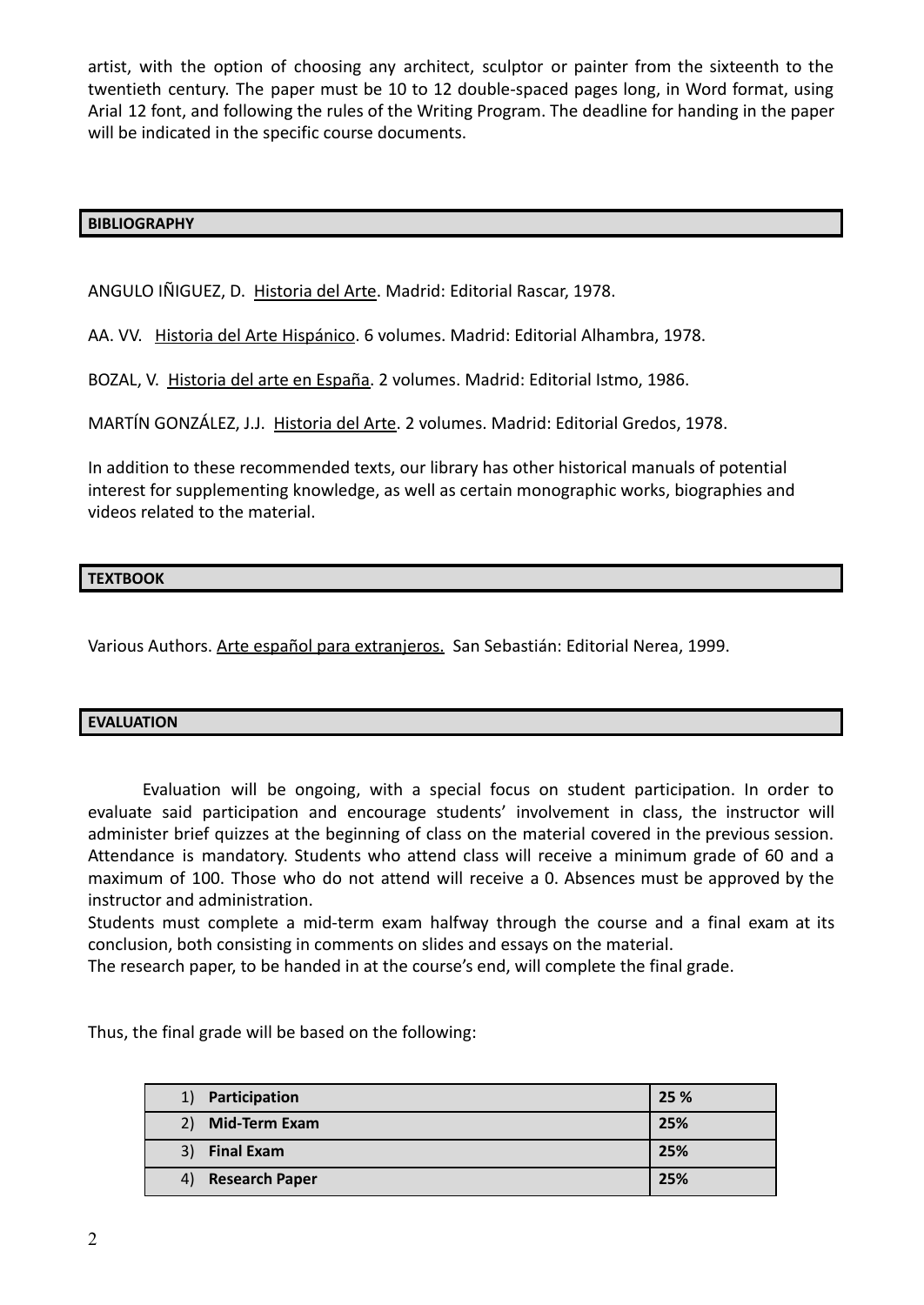|        | <b>Dates</b> | <b>Topics/ Activities Planned</b>                                                                                                                                               |
|--------|--------------|---------------------------------------------------------------------------------------------------------------------------------------------------------------------------------|
| Week 1 |              | <b>Course Introduction.</b>                                                                                                                                                     |
|        |              | Topic 1: The Spanish Renaissance.<br>Influence of humanist movements on our culture.<br>Architecture: from the Plateresque to purism.                                           |
| Week 2 |              | Topic 1: The Spanish Renaissance.                                                                                                                                               |
|        |              | The Italian influence on sculpture and painting.                                                                                                                                |
|        |              | Spanish Mannerism: El Greco.                                                                                                                                                    |
| Week 3 |              | Topic 2: Baroque art.<br>Concept of Baroque. Absolute monarchies and the<br>Counter-Reformation. Evolution of architecture between<br>the seventeenth and eighteenth centuries. |
|        |              | Topic 2: Baroque art.<br>Baroque sculptures and religious images.                                                                                                               |
| Week 4 |              | A walk through Baroque Seville.<br>Visit to the Hospital de la Caridad<br>Topic 3: Baroque painting.<br>Tenebrist naturalism: José de Ribera                                    |
| Week 5 |              | <b>Holy Week Vacation</b>                                                                                                                                                       |
| Week 6 |              | <b>Review:</b>                                                                                                                                                                  |
|        |              | <b>Mid-Term Exam:</b>                                                                                                                                                           |
| Week 7 |              | Topic 3: Baroque painting.<br>Idealized Realism: Diego Velázquez.<br>Sevillian Baroque Painting<br>Visit to the Museum of Fine Arts of Seville.                                 |
| Week 8 |              | Topic 4: The beginning of contemporary art.<br>Francisco de Goya.                                                                                                               |
|        |              | <b>April Fair Vacations.</b>                                                                                                                                                    |
| Week 9 |              | Topic 6: Modernism.<br>The Neo phenomenon. Gaudí's architecture.                                                                                                                |
|        |              | Topic 7: Nineteenth and twentieth century sculpture and                                                                                                                         |